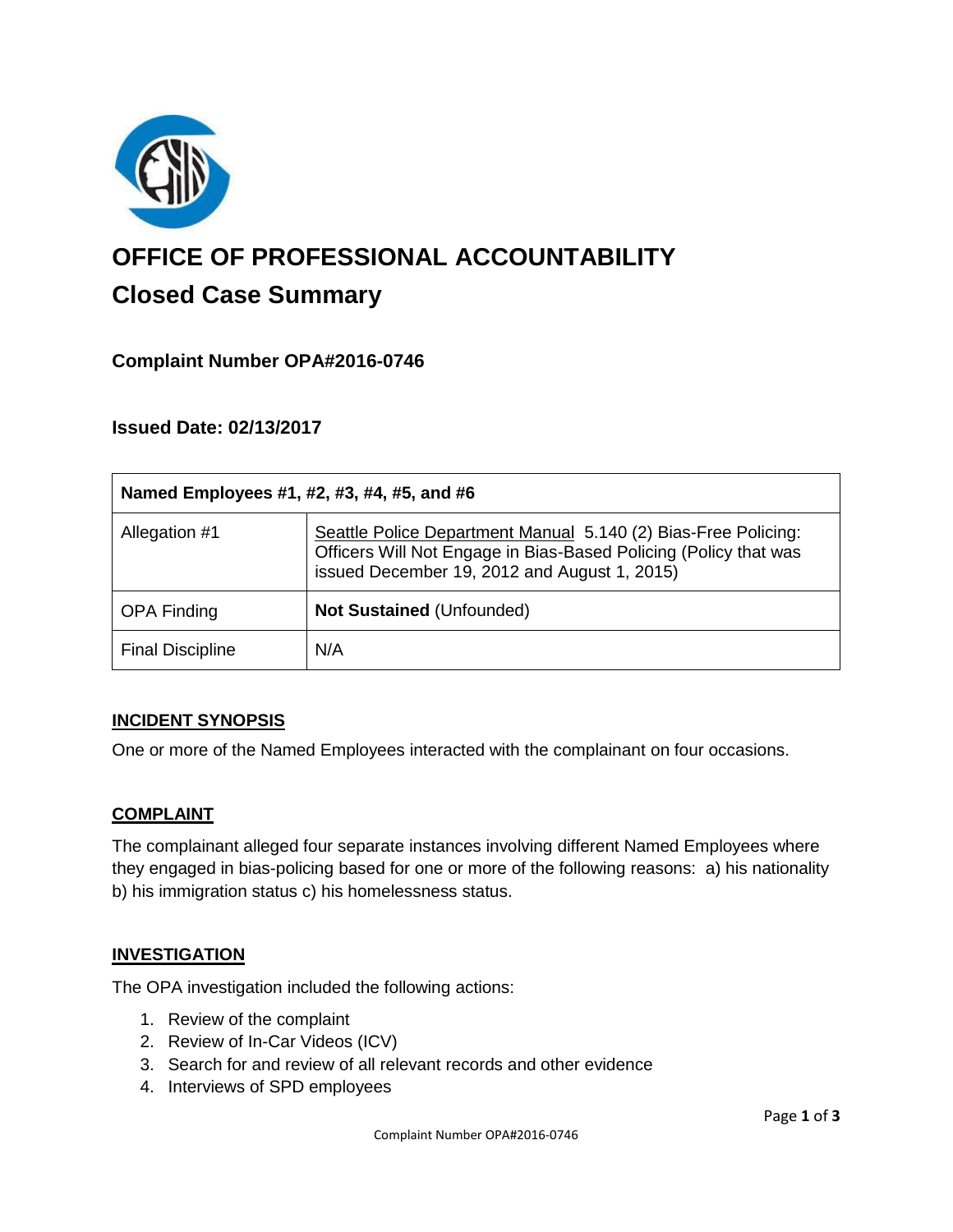## **ANALYSIS AND CONCLUSION**

Named Employee #1 was flagged down by a female who reported a DV-Harassment by the complainant. After an adequate investigation, including interviews with the reporting party and the complainant, Named Employee #1 believed there was probable cause to arrest the complainant for DV-Harassment, a mandatory arrest under the RCW. Based on the General Offense Report written by Named Employee #1 and the statements to OPA made by Named Employee #1 and Named Employee #2, it appeared there was probable cause to believe the complainant committed an act of DV-Harassment, thus making it mandatory that Named Employee #1 arrest the complainant. No evidence of bias on the part of Named Employee #1 was discovered during the OPA investigation and Named Employee #1's decision regarding probable cause and a mandatory arrest were screened by his supervisor.

Named Employee #2 was the assist officer for Named Employee #1 and did not make the decision to arrest the complainant. That decision was made by Named Employee #1. No evidence of bias on the part of Named Employee #2 was discovered during the OPA investigation.

Named Employee #3 screened the arrest of the complainant made by Named Employee #1. Based on what was included in the General Offense Report written by Named Employee #1 and assuming Named Employee #1 told Named Employee #3 the same facts contained in that report, it would have been reasonable for Named Employee #3 to approve the arrest of the complainant. The complainant told OPA that Named Employee #3 told him there was nothing he (Named Employee #3) could do about the arrest and the complainant's claim of innocence. Given what Named Employee #1 documented in the General Offense Report, it would have been an accurate statement for Named Employee #3 to tell the complainant there was nothing he could do because, with probable cause in a DV allegation, it was a mandatory arrest situation. No evidence of bias on the part of Named Employee #3 was discovered during the OPA investigation.

Named Employee #4 cited the complainant on two separate occasions for vending in public without a license. Named Employee #4 told OPA he had previously warned the complainant for this activity and told him he could be cited or arrested if he continued to display and offer goods for sale on the sidewalk. ICV showed items of clothing hanging on a chain link fence at the location where the citations were issued and audio did not contain any denial of the offense by the complainant. Similarly, nothing on the ICV of the two incidents indicated bias on the part of Named Employee #4. No evidence of bias on the part of Named Employee #4 was discovered during the OPA investigation.

The complainant called 911 reporting that a female had threatened him with a knife. Named Employee #5 was dispatched and handled the call as the primary officer. Named Employee #5 and his assist officer, Named Employee #6, were both on bicycles and had no ICV. Named Employee #5 interviewed the complainant and Named Employee #6 interviewed the female, who denied having a knife and making any threats. In fact, the female accused the complainant